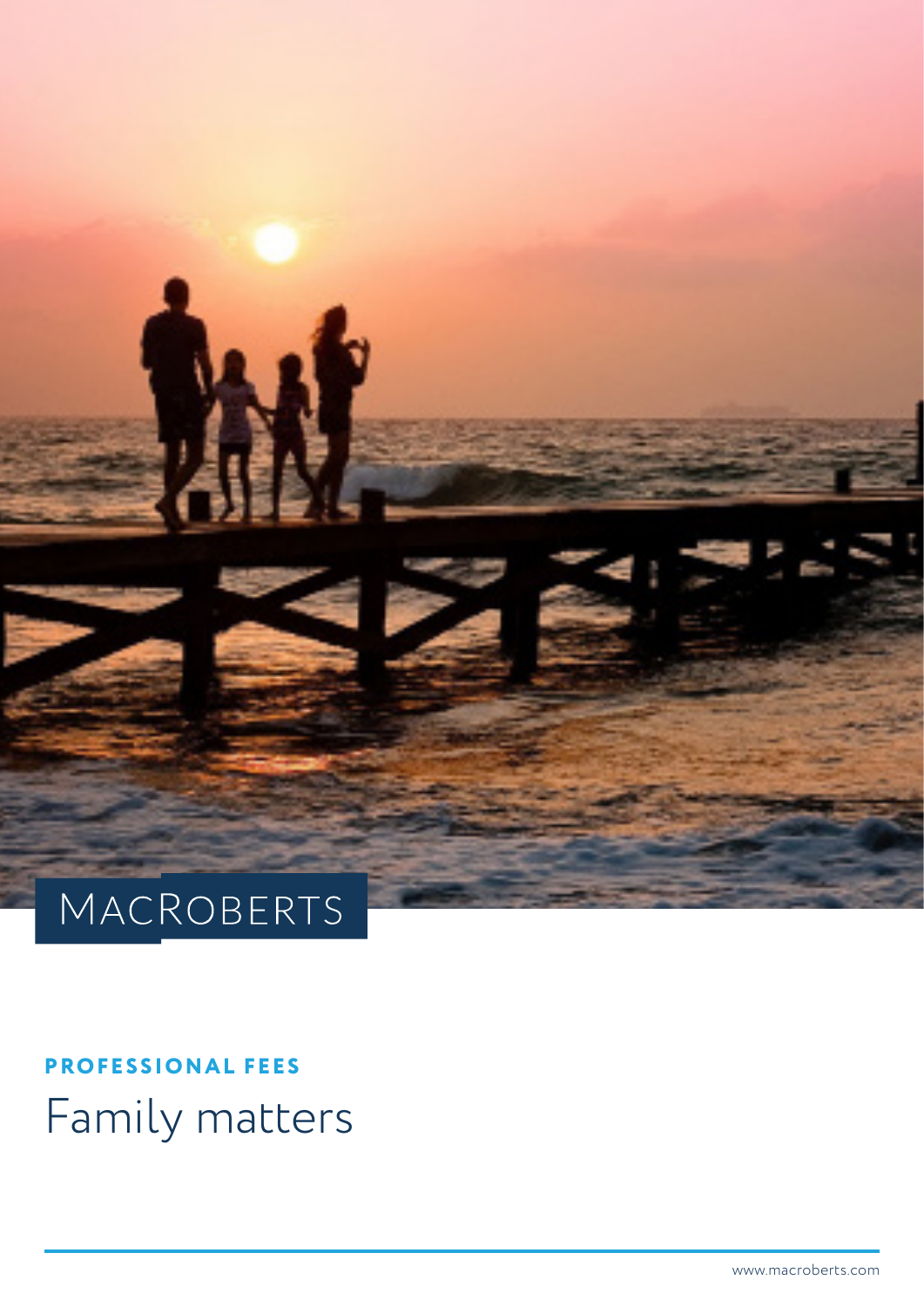#### **Generic advice**

There is a fixed fee for initial meeting and letter of advice in connection with any family matter including separation, divorce, contact, adoption or residence proceedings.

The fee includes a follow-up letter setting out our advice – £295 plus VAT.

#### **Simplified divorce**

For a simplified divorce (where all financial issues have been agreed and there are not children under the age of 16), the fee is £240 plus VAT and fixed Court dues of £128 and £13 (plus Sheriff Officer's fee for service).